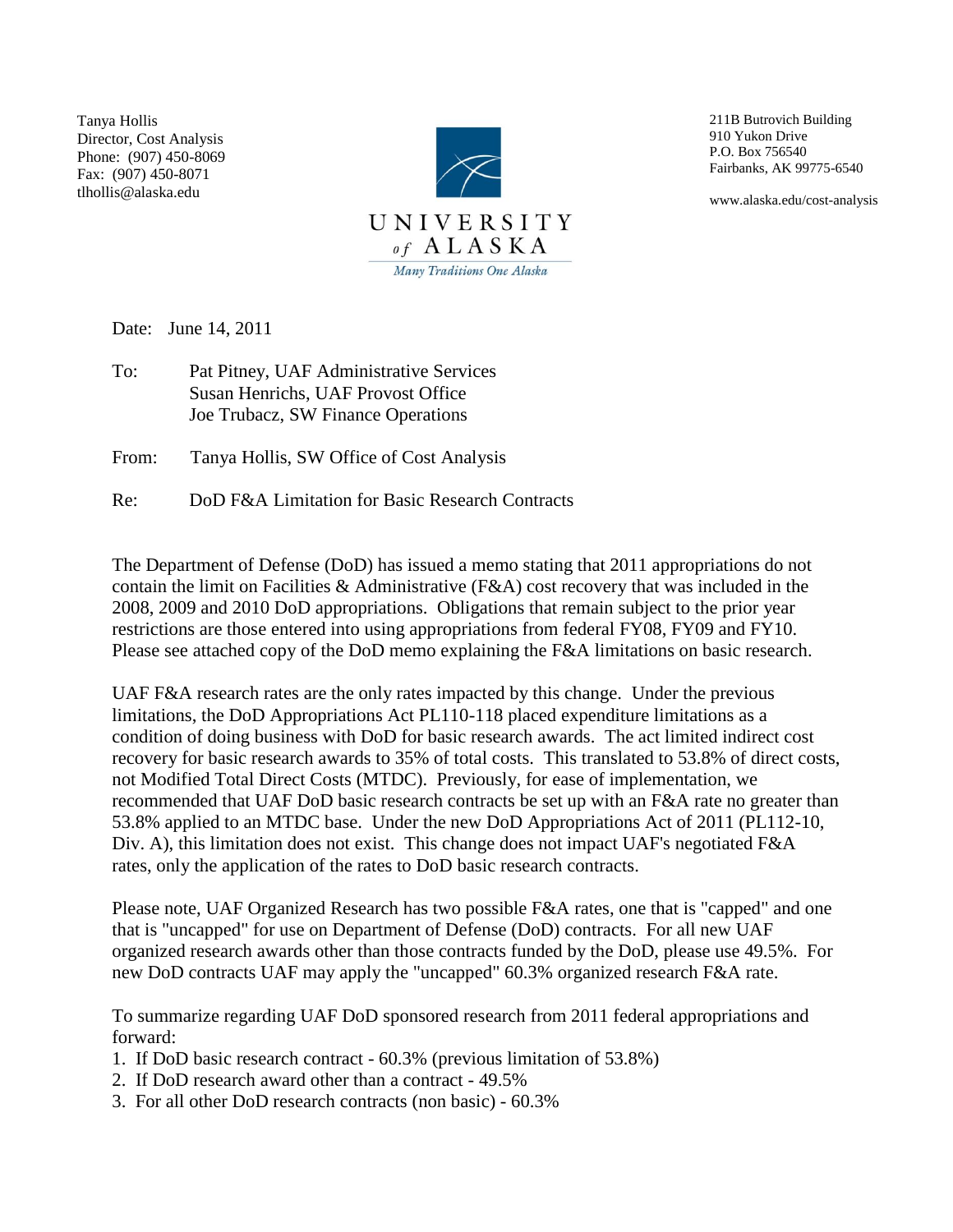DoD F&A Limitation for Basic Research Contracts June 14, 2011 Page 2

Attachment

CC: Stuart Roberts, UAF Financial Services Raaj Kurapati, UAF Financial Services Phillip Harrington, UAF Financial Services Mark Myers, UAF Center for Research Services Maggie Griscavage, UAF Office of Grant and Contract Administration Andrew Parkerson-Gray, UAF Office of Sponsored Programs Myron Dosch, SW Controller's Office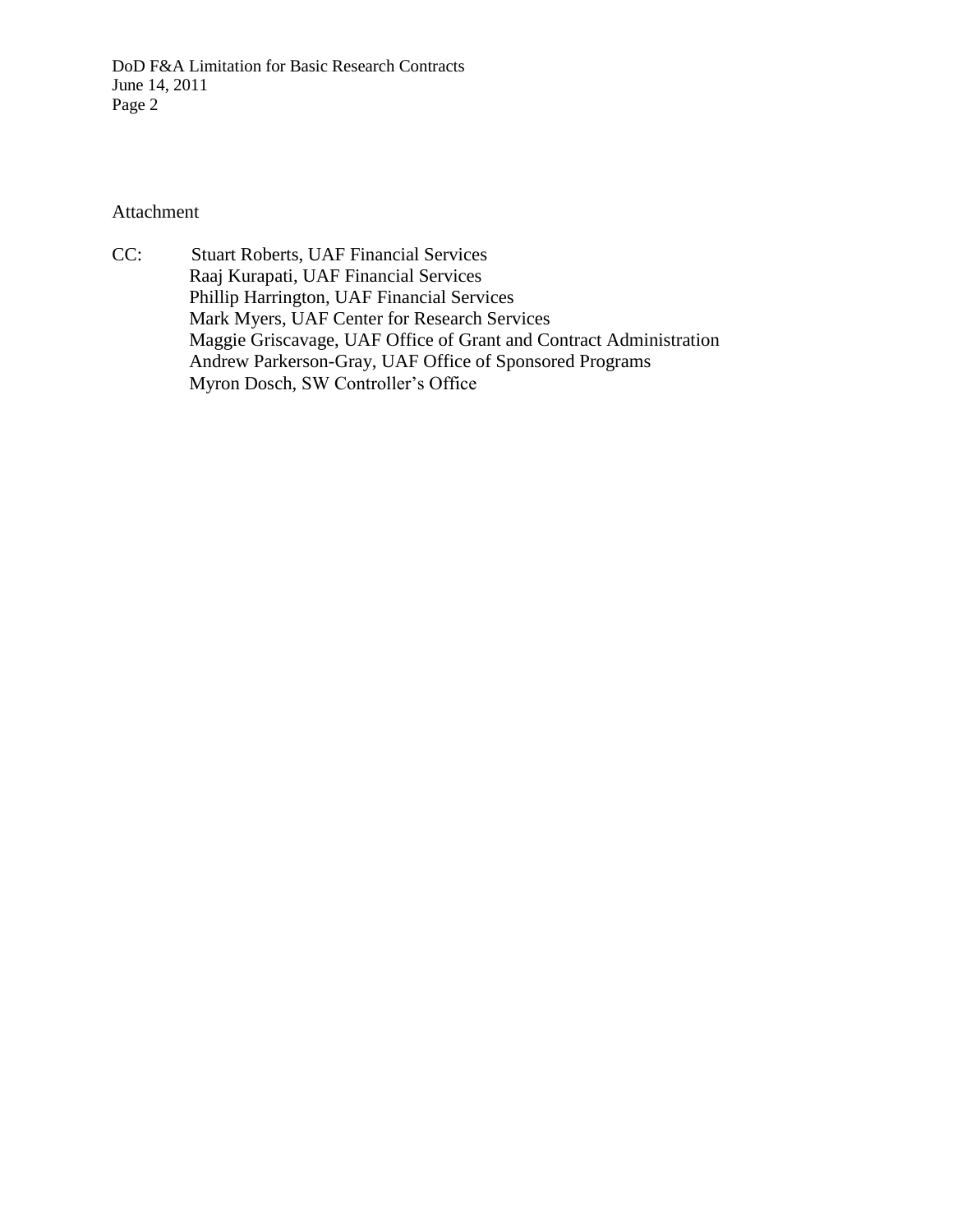

## THE UNDER SECRETARY OF DEFENSE **3010 DEFENSE PENTAGON WASHINGTON, DC 20301-3010**

**ACQUISITION, TECHNOLOGY AND LOGISTICS** 

**JUN 0 3 2011** 

MEMORANDUM FOR SECRETARY OF THE ARMY ATTN: DEPUTY ASSISTANT SECRETARY OF THE ARMY (PROCUREMENT) ATTN: DEPUTY ASSISTANT SECRETARY OF THE ARMY (RESEARCH AND TECHNOLOGY) SECRETARY OF THE NAVY ATTN: CHIEF OF NAVAL RESEARCH ATTN: DEPUTY ASSISTANT SECRETARY OF THE NAVY (ACQUISITION AND LOGISTICS MANAGEMENT) **SECRETARY OF THE AIR FORCE** ATTN: DEPUTY ASSISTANT SECRETARY OF THE AIR FORCE (CONTRACTING) ATTN: DEPUTY ASSISTANT SECRETARY OF THE AIR FORCE (SCIENCE, TECHNOLOGY & ENGINEERING) ASSISTANT SECRETARY OF DEFENSE FOR NUCLEAR. CHEMICAL, AND BIOLOGICAL DEFENSE PROGRAMS DIRECTOR, DEFENSE ADVANCED RESEARCH PROJECTS **AGENCY** DIRECTOR, DEFENSE THREAT REDUCTION AGENCY DIRECTOR, WASHINGTON HEADOUARTERS SERVICES

SUBJECT: Indirect Cost Limitation for Basic Research Awards

The DoD Appropriations Act of 2011 (P.L. 112-10, Div. A) does not carry forward a limitation that the three preceding appropriations acts applied to reimbursement of indirect costs under grants, cooperative agreements, contracts, or similar arrangements. As summarized in the attached table, prior year appropriations acts limited indirect cost reimbursement rates paid using funds made available in those acts for Basic Research. Obligations that remain subject to the prior year restrictions are those entered into using FY 2008 funds after November 14, 2007, and those that use FY 2009 and 2010 appropriations for Basic Research. Obligations incurred during the period of the Continuing Appropriations Act of 2011 (P.L. 111-242, as amended) are not subject to the limitation, and  $-$  by operation of section 107 of that act  $-$  such obligations have been charged to the DoD Appropriations Act of 2011.

It remains important for DoD awarding offices to alert recipients and contractors with continuing awards that their use of prior year Basic Research funds continues to be subject to the limitation on indirect cost reimbursement and review by auditors and others to check for compliance with that limitation. Records in the contractor's or recipient's financial management system must be able to identify the sources and applications of funding adequately to demonstrate compliance with the limitation. That could be especially important for a contractor or recipient with an award under which there are both obligations of prior year Basic Research funds that remain subject to the limitation and obligations of FY 2011 Basic Research funds that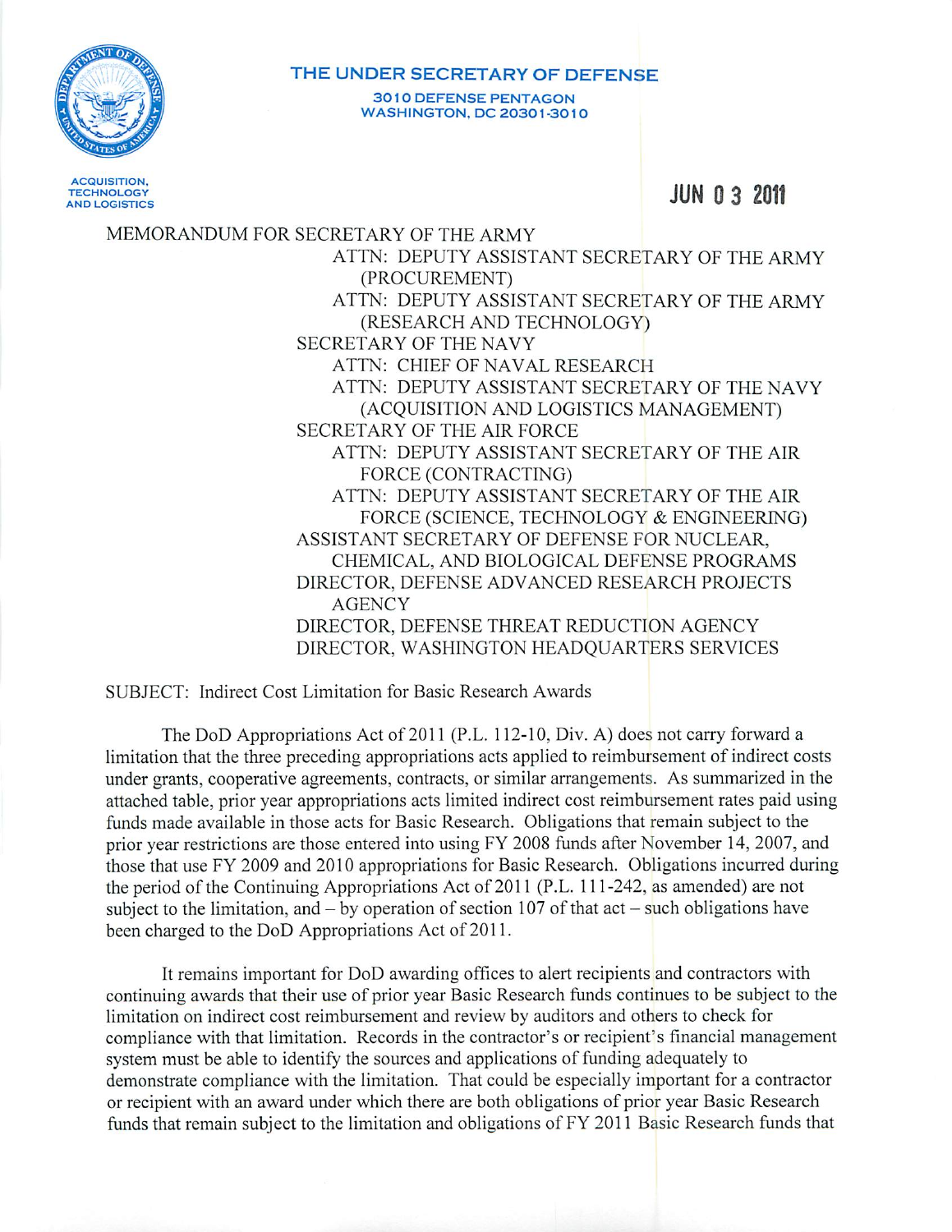are not subject to the limitation. In some cases, being able to demonstrate compliance for the former may require segregation of records for the latter. For the same reason, DoD awarding offices' award terms for those awards must clearly distinguish the obligations to which the limitation applies from those to which it does not.

DoD awarding offices are responsible for determining whether modification of terms and conditions of an existing instrument is necessary or appropriate. Although the indirect cost reimbursement limitation is not imposed by law in FY 2011, activities that procured Basic Research services in FY 2011 using FAR contracts may have contractually established an indirect cost reimbursement rate or limitation during a competitive negotiation, whereas that same circumstance should not exist for an activity that used FY 2011 funds to award a grant for Basic Research. Also, if an award line item is incrementally funded using both FY 2011 funds and prior year funds that are subject to the indirect cost limitation, it may be necessary to keep the line item subject to the existing limitation if it is not feasible to indentify separate sources and applications of funding.

Please disseminate this guidance to all offices that: manage Basic Research programs; award or administer grants, cooperative agreements, contracts, or similar arrangements using Basic Research appropriations; or transfer those appropriations to other organizations for obligation. My point of contact for grants or cooperative agreements is Dr. Mark Herbst at 703-588-1377 and mark.herbst@osd.mil. For procurement contracts, contact Mr. Clyde Wray at 703-602-8387 and clyde.wray@osd.mil.

Ashton B. Carter

Attachment: As stated